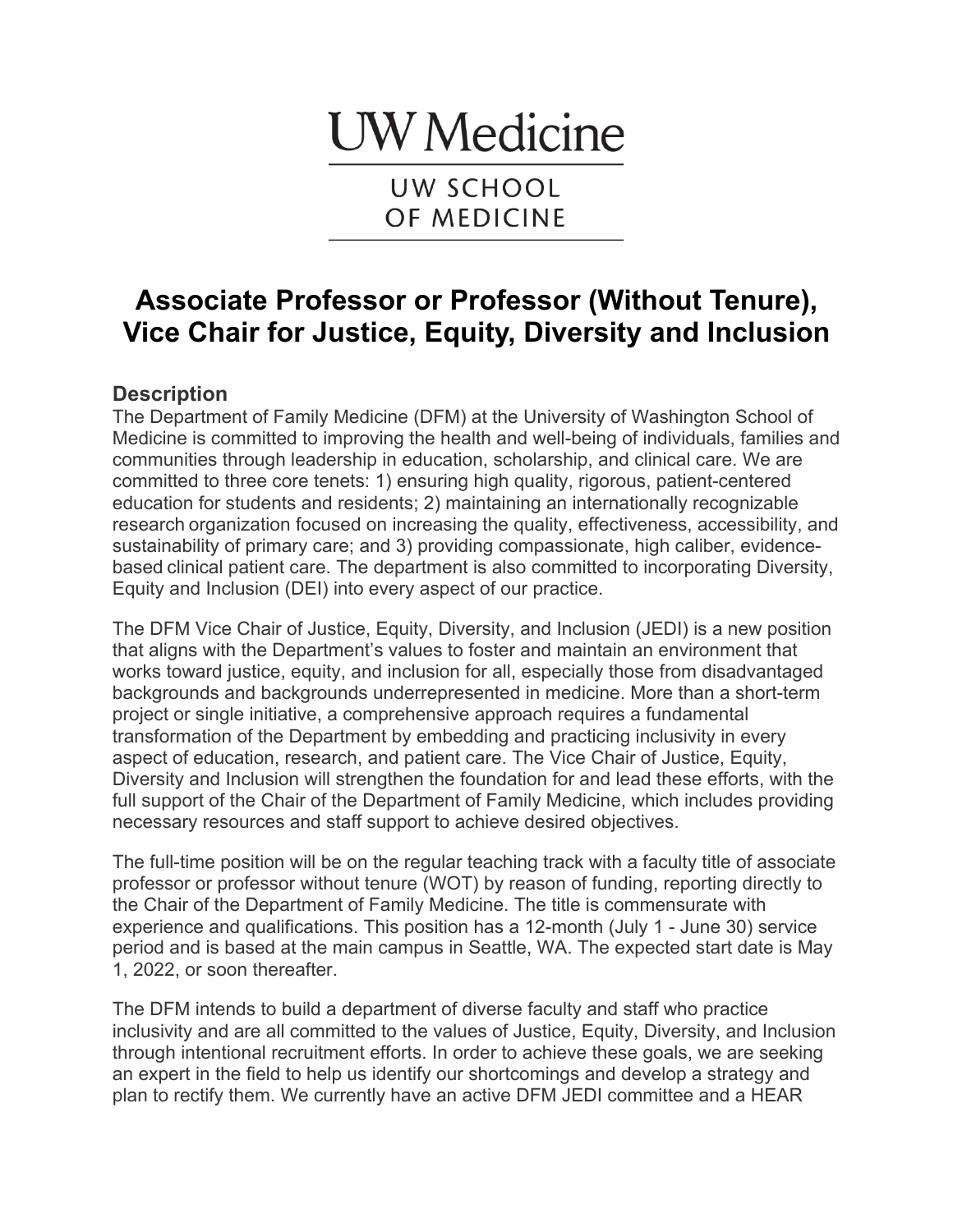(Health Equity Anti-Racism) committee in the Residency Program. The JEDI Committee is focused on updating our policies and procedures to be more inclusive in addition to providing funding for DEI trainings for faculty and staff. We are improving our hiring practices to account for biases and using checklists to ensure streamlined approaches to hiring with diversity and inclusion in mind. Still, the DFM has further aspirations to increase diversity among our faculty, learners and staff in order to better represent our community and the patients we serve.

#### **GENERAL SUMMARY**

The successful candidate will be a catalyst and a visible presence in the Department whose focus is creating and sustaining 1) an inclusive culture; 2) diversity in faculty, residents, students, and staff; and 3) equity and inclusion as part of all aspects of operations including creating equal opportunities for recognition and advancement for all employees.

Scope of Practice includes:

**Equity**—a value, a principle, and a goal: Fair treatment, access, opportunity, and advancement while striving to identify and eliminate barriers that prevent full participation

- Foster a workplace and learning environment free of stereotypes and unwarranted, avoidable, and unfair differences in opportunity, access, participation, relationship, and use of individual talents,

- Promote a high standard of health for all, with special attention to needs of those at greatest risk of poor health outcomes due to social determinants of health including those from disadvantaged backgrounds and those marginalized or oppressed in their respective communities.

**Diversity**—a spread of individual differences representative of whom we serve.

- Lead recruitment and retention of a diverse and representative group of faculty, residents, students, and staff.

- Serve a diverse patient population with cultural humility and safety.

**Inclusion**--active, intentional, ongoing engagement with diversity and equity.

- Create an environment in which all individuals and groups feel welcomed, respected, supported, valued, and encouraged to participate and bring their full, authentic selves to work and education.

- Foster a health care delivery system that authentically invites all patients in, consciously including and providing a sense of belonging and ability to achieve the best state of health they can.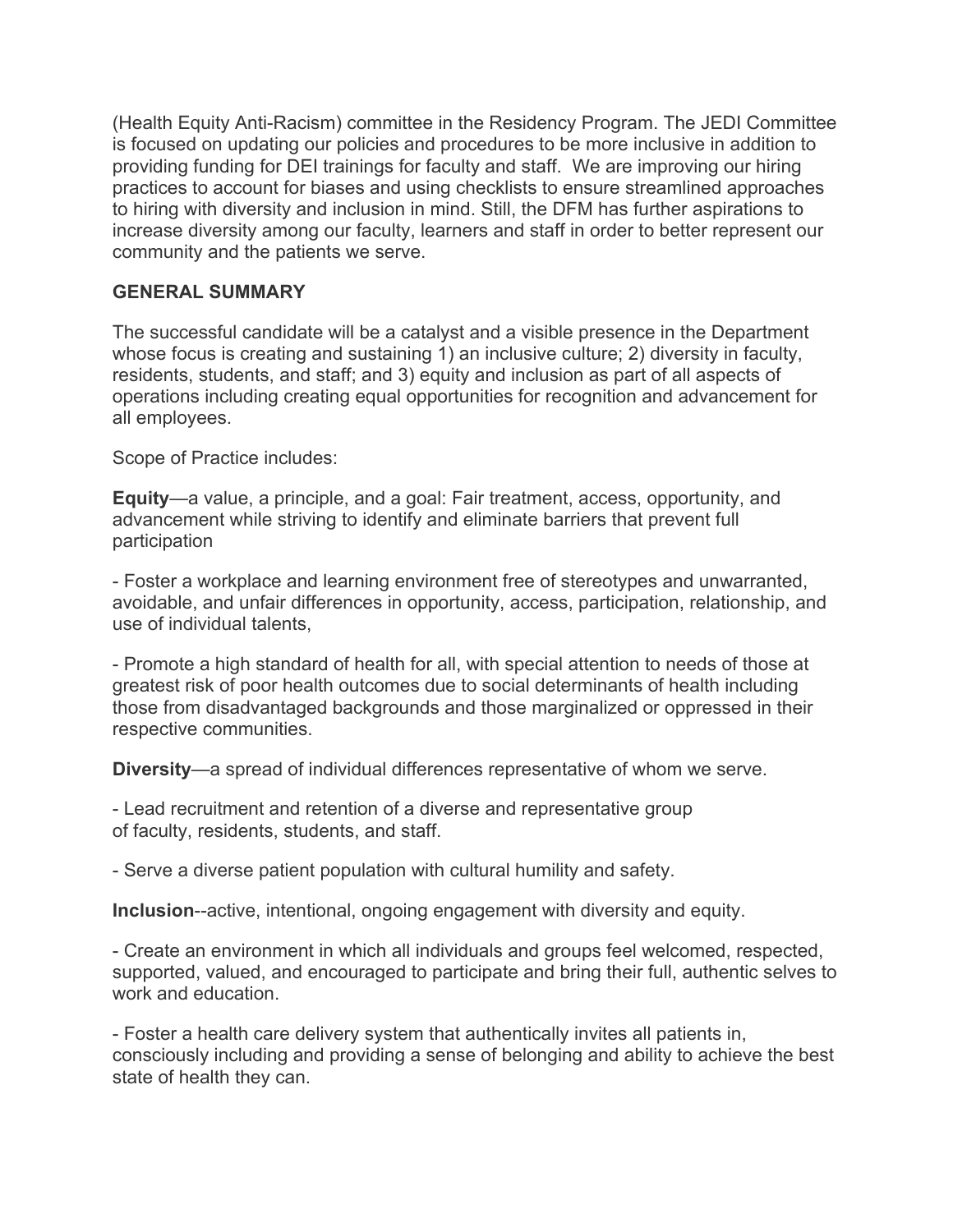*FTE distribution can be negotiated with the DFM Chair. There will be 20% FTE devoted to JEDI leadership activities as Vice Chair of JEDI.*

#### **KEY RESPONSIBILITIES**

**Administration** 

- Serve in a leadership role (Chair, Co-Chair or Sponsor) on the JEDI committee within the Department of Family Medicine.
- Consult and maintain relationships with other UW entities focused on health equity and DEI such as the Residency HEAR Committee, the UW Office of HealthCare Equity, and the UW GMEC EDI Subcommittee.

#### Learning Environment

• In collaboration with faculty and staff, develop strategies and tactics for enhancing and promoting a diverse and inclusive community and learning environment, including leading relevant trainings, and organizing talks relevant to JEDI issues to further advance the knowledge of these issues for those in the department

#### Leadership

- Serve as a consultant to department leadership regarding recruitment, retention, promotion and mentorship of diverse faculty, students, and staff.
- Serve as a consultant to department leadership regarding conflict resolution and policy/procedure updates where there is concern about bias or problems with diversity and inclusion.

#### Strategic Direction

- Create a Department-wide strategy and plan with specific, actionable goals and metrics that align with our values and plans to improve justice, diversity, equity, and inclusion within the department
- Create a visible dashboard to ensure transparency with specific goals and metrics the DFM will be accountable to achieve

#### Partnership

- Partner with leadership, faculty, residents, and staff to ensure patient centered, equitable patient care for a diverse population.
- Connect the department of family medicine to groups within the University and broader community dedicated to improving Justice, Equity, Diversity, and Inclusion, and seek to partner on strategic initiatives to help the Department achieve its goals.

Operational Excellence and Quality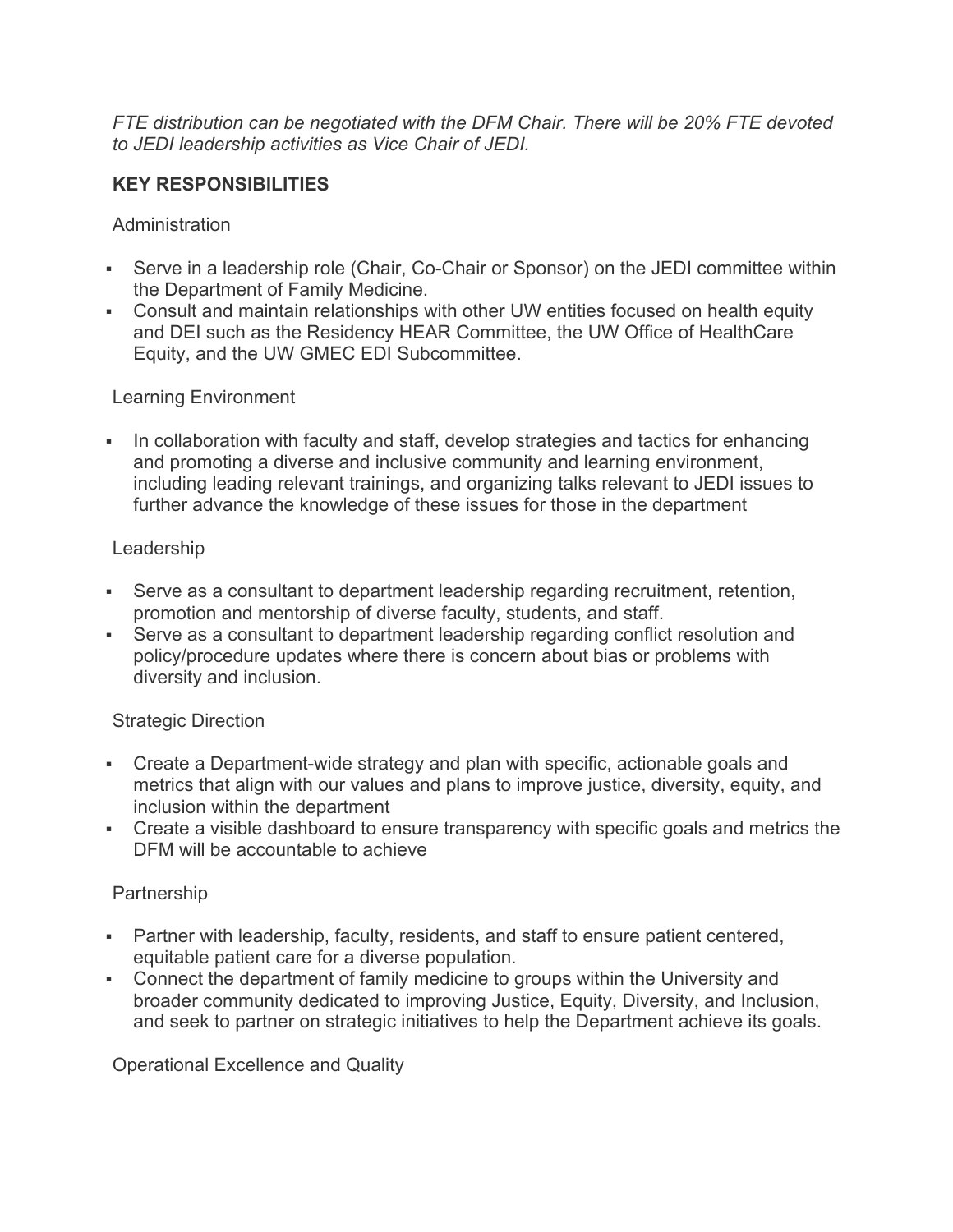• Assist leadership in making the DFM a leader in diversity, equity, and inclusion and an educational model for other programs.

UW Family Medicine representation

- Represent the department at local, regional, and national levels, participating in professional organizations as needed, in partnership with the DFM leadership.
- Contribute to efforts that market UW as an educational institution.
- Foster relationships with local and national organizations for faculty development, dissemination of research, and accreditation.
- Celebrate successes, recognize excellence in performance, and communicate accomplishments to build pride.
- Help organize efforts to develop Department goals to increase a focus on community engagement with diverse and underserved populations and increase and maintain a focus on expanding health equity through research, education, administration, and community services.

## **Qualifications**

- PhD, DO, MD, JD or other doctoral terminal degree (or foreign equivalent) in a relevant field

- Minimum of three (3) years experience:

- Promoting a collaborative climate that recognizes, celebrates, and supports diversity.
- Managing diverse team members and performance improvement efforts while achieving strategic objectives.
- Implementing equal employment opportunity/affirmative action principles and practices.

#### **Application Instructions**

Interested applicants can apply by submitting their CV, cover letter, contact information for at least two references, and a statement of past and planned contributions to diversity, equity, and inclusion (i.e., diversity statement) to https://apply.interfolio.com/98926

#### **Equal Employment Opportunity Statement**

University of Washington is an affirmative action and equal opportunity employer. All qualified applicants will receive consideration for employment without regard to race, color, creed, religion, national origin, sex, sexual orientation, marital status, pregnancy, genetic information, gender identity or expression, age, disability, or protected veteran status.

#### **Commitment to Diversity**

The University of Washington is committed to building diversity among its faculty, librarian, staff, and student communities, and articulates that commitment in the UW